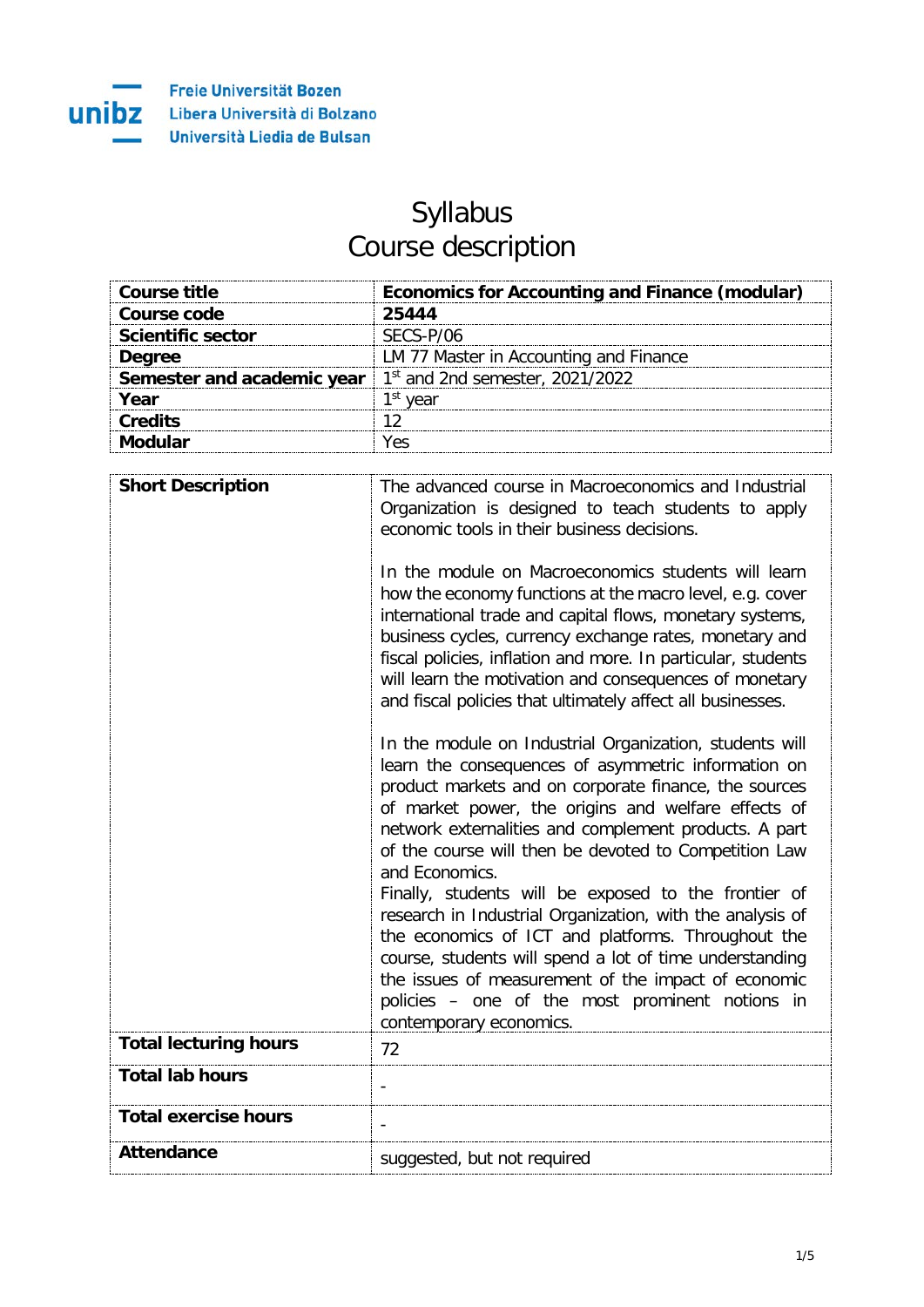

| <b>Prerequisites</b> | Attendance of the course is suggested. Knowledge of<br>calculus and of the basics of optimization theory helps,<br>but it is not a requirement. |
|----------------------|-------------------------------------------------------------------------------------------------------------------------------------------------|
| Course page          | https://www.unibz.it/it/faculties/economics-<br>management/master-accounting-finance/                                                           |

| <b>Specific educational</b><br>objectives | The course refers to the typical educational activities and<br>belongs to the scientific area of Economics.<br>The course gives a general overview of the topics of<br>macroeconomics + Industrial Organization relevant for<br>decision makers and consultants in Management,<br>Accounting and Finance. The course is designed to teach<br>students to apply economic tools in their business                                                                                                               |
|-------------------------------------------|---------------------------------------------------------------------------------------------------------------------------------------------------------------------------------------------------------------------------------------------------------------------------------------------------------------------------------------------------------------------------------------------------------------------------------------------------------------------------------------------------------------|
|                                           | decisions. Students will learn how to think in terms of<br>incentives and choices under constraints.                                                                                                                                                                                                                                                                                                                                                                                                          |
| <b>Module 1</b>                           | 25444A - M1 - Macroeconomics                                                                                                                                                                                                                                                                                                                                                                                                                                                                                  |
| Lecturer                                  | Wolfgang Gick, Wolfgang.Gick@unibz.it, +39 0471013250                                                                                                                                                                                                                                                                                                                                                                                                                                                         |
| Scientific sector of the<br>lecturer      | SECS-P/01                                                                                                                                                                                                                                                                                                                                                                                                                                                                                                     |
| <b>Teaching language</b>                  | German                                                                                                                                                                                                                                                                                                                                                                                                                                                                                                        |
| <b>Office hours</b>                       | please refer to the OLE course site                                                                                                                                                                                                                                                                                                                                                                                                                                                                           |
| Lecturing assistant                       | None                                                                                                                                                                                                                                                                                                                                                                                                                                                                                                          |
| <b>Teaching assistant</b>                 | <b>None</b>                                                                                                                                                                                                                                                                                                                                                                                                                                                                                                   |
| <b>Office hours</b>                       | Please refer to the Lecturer's website                                                                                                                                                                                                                                                                                                                                                                                                                                                                        |
| List of topics covered                    | Measurement, demand and supply side<br>1)<br>Goods market and financial markets: IS-relation<br>2)<br>3)<br>Microeconomic foundations: consumption, savings,<br>investment and government deficits<br>Credit market imperfections and financial crises<br>4)<br>5) Money, banking, prices and monetary policy<br>Inflation, money and banking<br>6)<br>Case study: global financial crisis<br>7)<br>The functioning of the Eurozone<br>8)<br>Economic growth: the long run<br>Frontal lectures and exercises. |
| <b>Teaching format</b>                    |                                                                                                                                                                                                                                                                                                                                                                                                                                                                                                               |

| Module 2                             | 25444B - M2-Industrial Organization                                                                                                        |
|--------------------------------------|--------------------------------------------------------------------------------------------------------------------------------------------|
| Lecturer                             | Federico Boffa, Federico.Boffa@unibz.it,<br>+39 0471 013278,<br>https://www.unibz.it/en/faculties/economics-<br>management/academic-staff/ |
| Scientific sector of the<br>lecturer | SECS-P/06                                                                                                                                  |
| <b>Teaching language</b>             |                                                                                                                                            |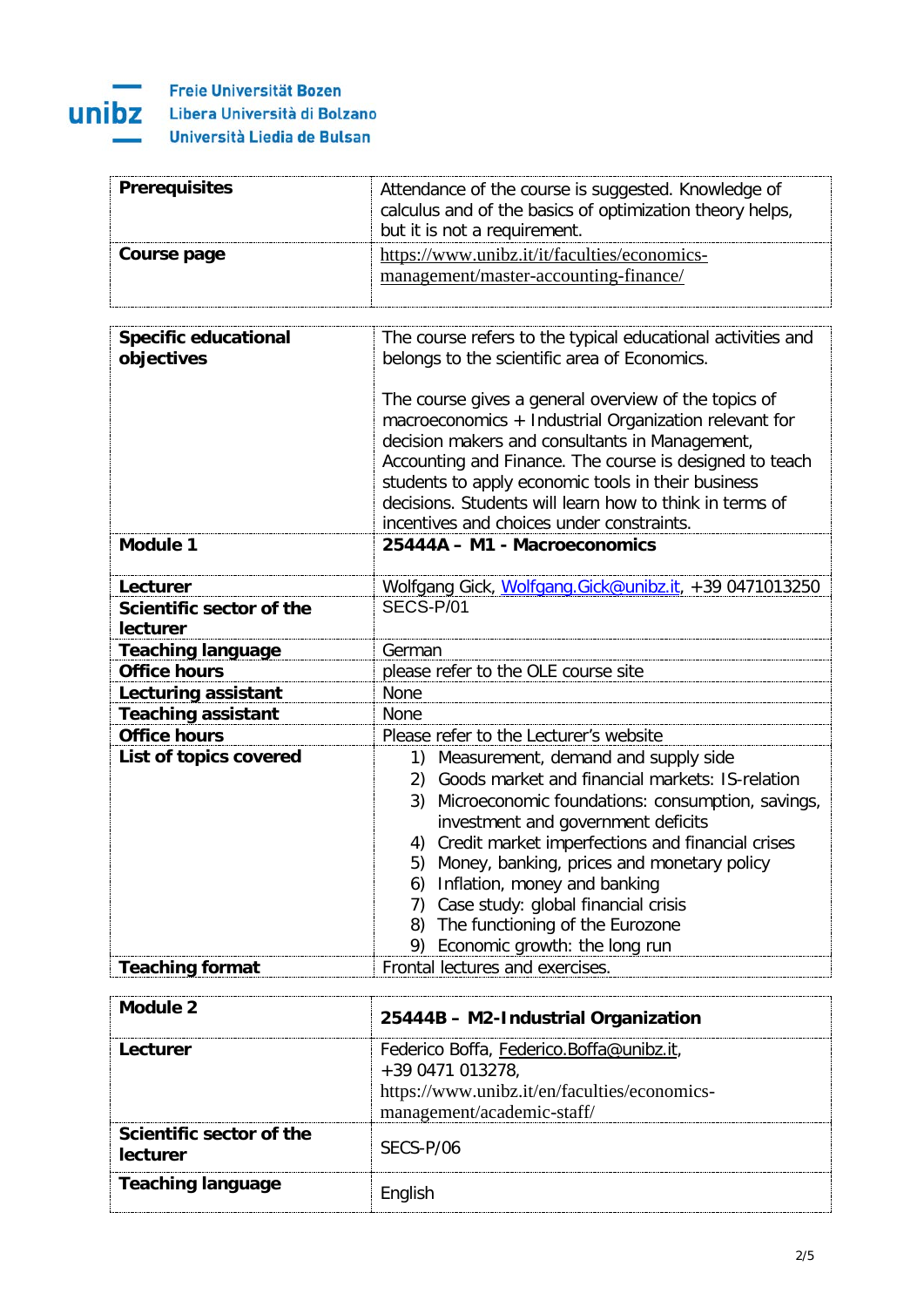

| <b>Office hours</b>                  | please refer to the lecturer's web page                                                                                                                                                                                                                                                                                                                                                                                                                                                                                                                                                                                                         |
|--------------------------------------|-------------------------------------------------------------------------------------------------------------------------------------------------------------------------------------------------------------------------------------------------------------------------------------------------------------------------------------------------------------------------------------------------------------------------------------------------------------------------------------------------------------------------------------------------------------------------------------------------------------------------------------------------|
| Lecturer                             | Paolo Roberti, paolo.roberti@unibz.it,<br>+39 0471 013551,<br>https://www.unibz.it/en/faculties/economics-<br>management/academic-staff/                                                                                                                                                                                                                                                                                                                                                                                                                                                                                                        |
| Scientific sector of the<br>lecturer | SECS-P/06                                                                                                                                                                                                                                                                                                                                                                                                                                                                                                                                                                                                                                       |
| <b>Teaching assistant</b>            | None                                                                                                                                                                                                                                                                                                                                                                                                                                                                                                                                                                                                                                            |
| <b>Office hours</b>                  |                                                                                                                                                                                                                                                                                                                                                                                                                                                                                                                                                                                                                                                 |
| List of topics covered               | Basic principles of Industrial Economics: Industrial<br>Organization and Competitive Strategy.<br>The course will cover the following topics:<br>1) Game theoretical foundations of asymmetric<br>information<br>2) Consequences of asymmetric information on<br>2a: product markets<br>2b: corporate finance<br>3) Sources of market power – search and switching<br>costs<br>4) Complement products<br>5) Network externalities<br>6) Provisions of network goods<br>7) Markets with intermediated goods<br>Information and Reputation in Product Markets<br>8)<br>Market for corporate control: takeovers, mergers<br>9)<br>and acquisitions |
| <b>Teaching format</b>               | Frontal lectures and exercises.                                                                                                                                                                                                                                                                                                                                                                                                                                                                                                                                                                                                                 |

| <b>Learning outcomes</b> | Knowledge and understanding:<br>Fundamental knowledge of how the behaviour of<br>households, firms, governments and central banks<br>interact and connect to aggregate economic<br>outcomes.<br>Fundamental knowledge of macroeconomic<br>$\bullet$<br>institutions.                                                                                                                                                               |
|--------------------------|------------------------------------------------------------------------------------------------------------------------------------------------------------------------------------------------------------------------------------------------------------------------------------------------------------------------------------------------------------------------------------------------------------------------------------|
|                          | Fundamental knowledge of general price theory<br>Fundamental knowledge of general microeconomic<br>$\bullet$<br>models applied to economic problems<br>Knowledge and understanding of the role of distortions<br>٠<br>and market failures<br>Understanding of the workings of markets, the<br>$\bullet$<br>economy, and firm behaviour in the economy.<br>Understanding incentives<br>٠<br>Understanding choices under constraints |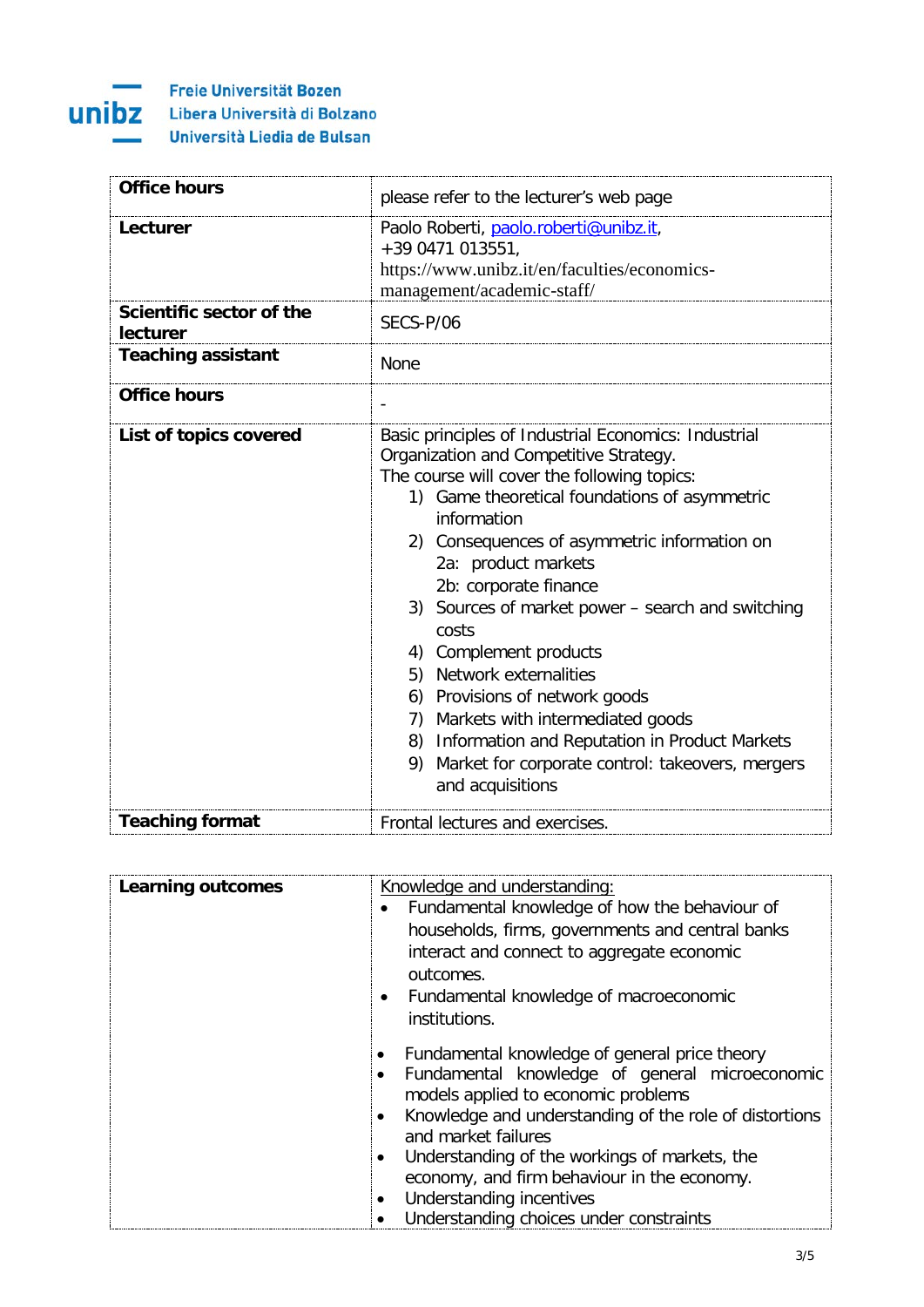

| Applying knowledge and understanding:<br>Ability to think like an economist, that is, using the<br>economists' criteria and categories<br>Ability to grasp the interaction between individual<br>٠<br>choices (by individuals, firms, central bank,<br>governments) and outcomes<br>Ability to apply incentive theory to the relation<br>between incentives and consumers' and firms' choices<br>Ability to analyze the effects of different economic and<br>٠<br>fiscal policy choices on the trend of macroeconomic<br>variables<br>Making judgments on the basis of appropriate models<br>٠<br>and tools to analyze specific economic situations and<br>problems.<br>Employ marginal analysis for decision making<br>$\bullet$<br>Apply choice under constraint models to analyze real<br>business decisions |
|-----------------------------------------------------------------------------------------------------------------------------------------------------------------------------------------------------------------------------------------------------------------------------------------------------------------------------------------------------------------------------------------------------------------------------------------------------------------------------------------------------------------------------------------------------------------------------------------------------------------------------------------------------------------------------------------------------------------------------------------------------------------------------------------------------------------|
| Making judgments:<br>Ability to assess economic situations, to relate them to<br>concrete problems, and to develop policy<br>recommendations.<br>Ability to use the appropriate methods to identify the<br>٠<br>chain of causality in an economic problem.<br>Ability to measure relevant economic magnitudes<br>٠<br>consistently.                                                                                                                                                                                                                                                                                                                                                                                                                                                                             |
| Communication skills:<br>Ability to present methodology and theory in a<br>consistent way.<br>Ability to discuss economic issues.                                                                                                                                                                                                                                                                                                                                                                                                                                                                                                                                                                                                                                                                               |
| Learning skills:<br>The student should have a broad understanding of the<br>economic principles that are important for business<br>management. She/he should be able to apply essential<br>elements of core business principles to (case studies of)<br>the business environment.                                                                                                                                                                                                                                                                                                                                                                                                                                                                                                                               |
| Communication skills:<br>Students should be able to communicate the content,<br>the key concepts, ideas, and their solutions to the<br>problems to both a specialist and a non-specialist<br>audience.                                                                                                                                                                                                                                                                                                                                                                                                                                                                                                                                                                                                          |